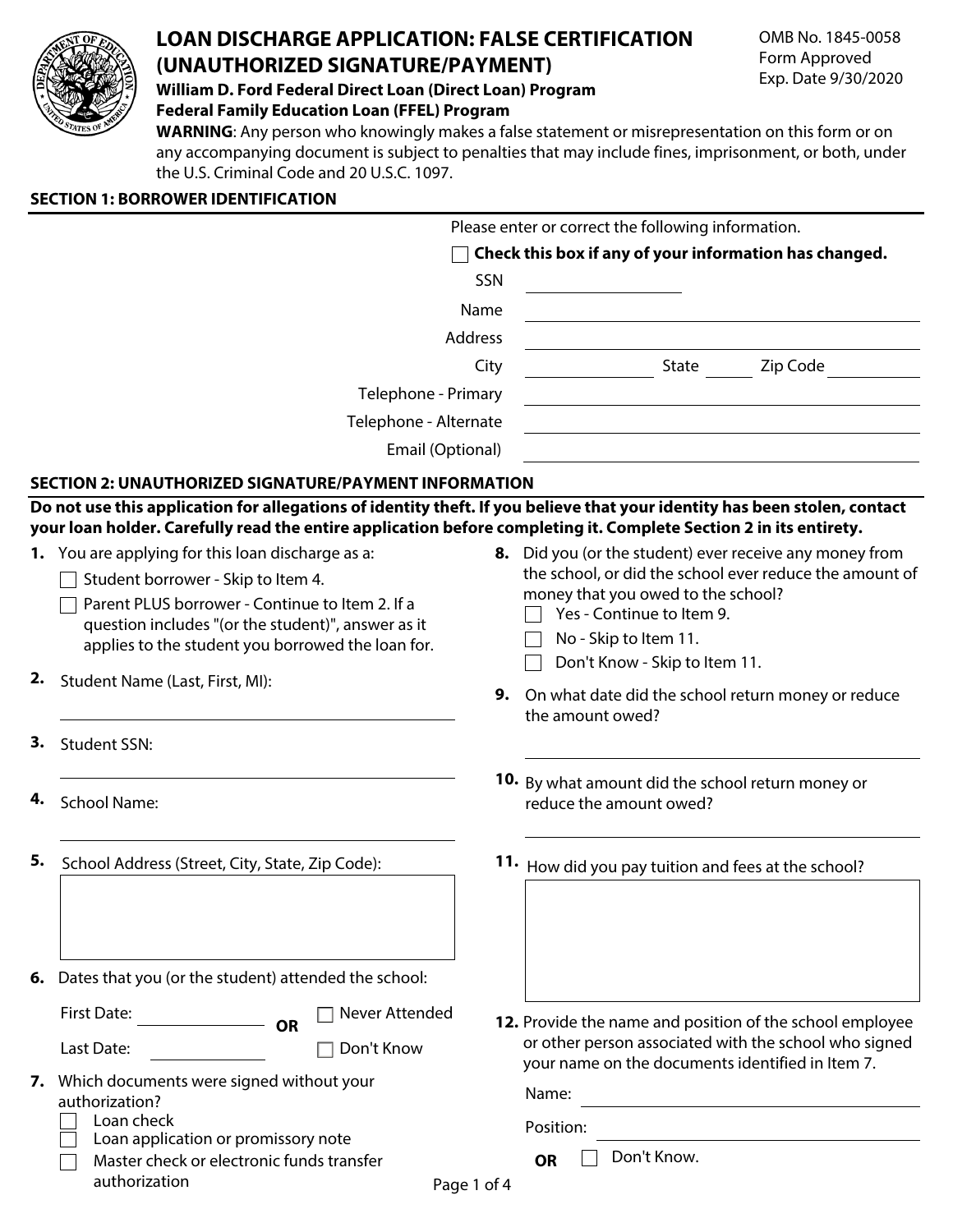#### **SECTION 2: UNAUTHORIZED SIGNATURE/PAYMENT INFORMATION (CONTINUED)**

- **13.** Explain how the person identified in Item 12 signed your name to the documents identified in Item 7:
- **16.** What is the amount and the status of the claim?

Amount:

Status:

- **17.** What was the amount of any payment received? If none, enter "0".
- **18.** Did the school refund any money on your behalf?
	- $\Box$  Yes Continue to Item 19.
	- $\Box$  No Sign and date the application in Section 3, then send it with documentation of your signature to the address in Section 7.
	- $\Box$  Don't Know Sign and date the application in Section 3, then send it with documentation of your signature to the address in Section 7.
- **19.** What was the amount of the refund?
- **20.** Explain why the money was refunded:
- **14.** Have you (or the student) requested or received a refund or payment from the school or any third party (see Section 5) for any loan that you are requesting be discharged?
	- $\Box$  Yes Continue to Item 15.
	- $\Box$  No Skip to Item 18.
	- Don't Know Skip to Item 18.
- **15.** Provide the name, address, and telephone number of the organization you requested or received a payment from:

Name:

Address (Street, City, State, Zip Code):

Telephone Number:

**Documentation of your signature is required.** You must attach documents containing four other samples of your signature. At least two of these samples must show that your signatures were made within one year (before or after) of the authorized signature or payment. Examples of documents include cancelled checks, tax returns, and driver's licenses. If you do not provide these samples, you cannot be considered for a loan discharge. **Continue to Section 3.**

### **SECTION 3: BORROWER CERTIFICATIONS, ASSIGNMENT, AND AUTHORIZATION**

I certify that:

- I am applying for a discharge of my loans because the documents identified in Section 2, Item 7 were not signed or authorized by me.
- I did not sign any of the documents I checked in Section 2, Item 7.
- I have read and agree to the terms and conditions for loan discharge, as specified in Section 6.
- Under penalty of perjury, all of the information I have provided on this application and in any accompanying documentation is true and accurate to the best of my knowledge and belief.

By signing this application, **I assign and transfer** to the U.S. Department of Education (the Department) any right I have to a refund on the amount discharged from the school and/or from any owners, affiliates, or assignees of the school, and from any third party that pays claims for a refund because of the actions of the school.

**I authorize** the organization I submit this request to and its agents to contact me regarding my request or my loans at the cellular telephone number that I provide now or in the future using automated telephone dialing equipment or artificial or prerecorded voice or text messages.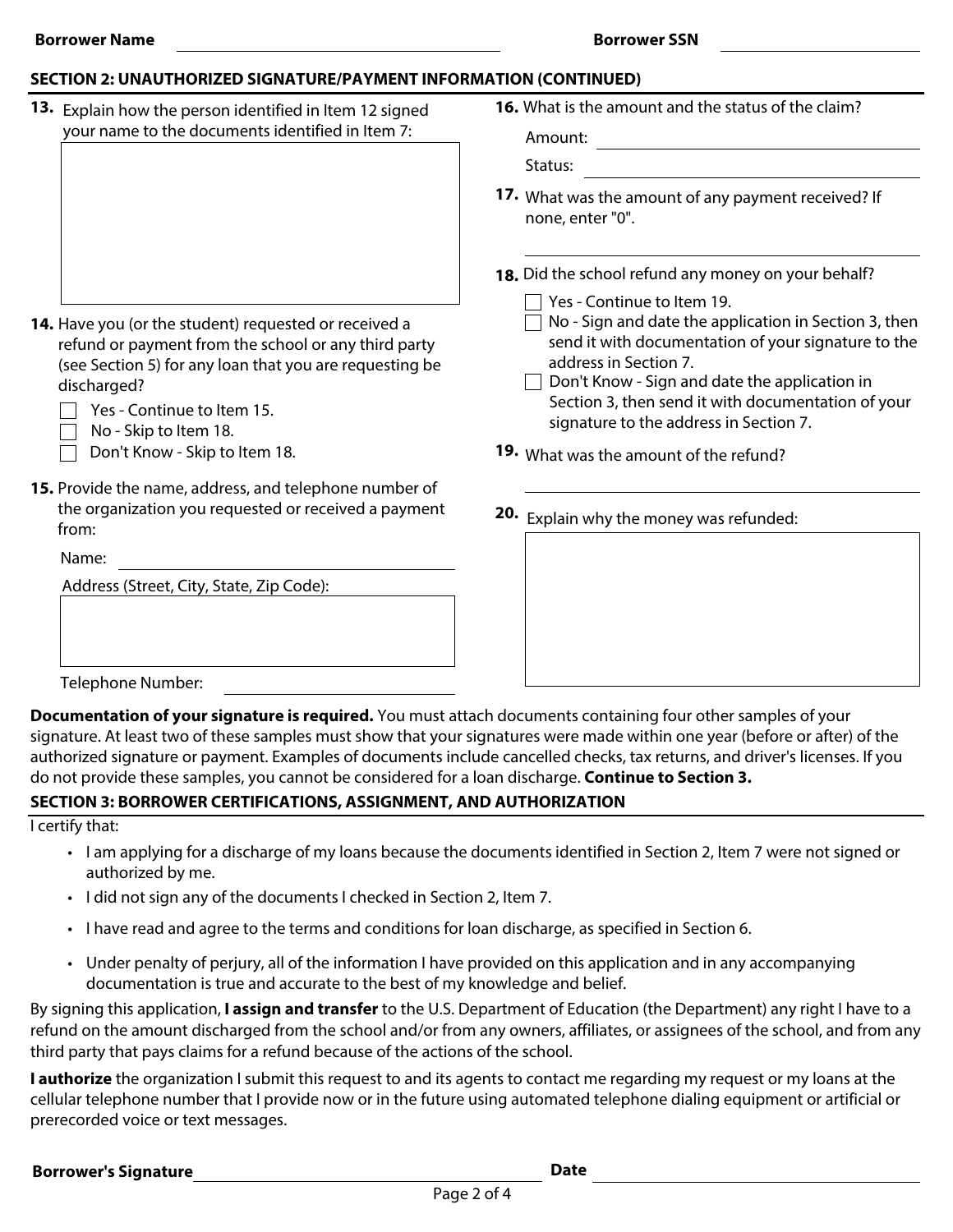## **SECTION 4: INSTRUCTIONS FOR COMPLETING THE APPLICATION**

When completing this application, type or print using dark ink. Enter dates as month-day-year (mm-dd-yyyy). Use only numbers. Example: March 14, 2018 = 03-14-2018. If you need more space to answer any of the items, continue on separate sheets of paper and attach them to this application. Indicate the number of the Items you are answering and. Include your name and Social Security Number (SSN) at the top of page 2 and on all attached pages. **Return the completed application and documentation to the address shown in Section 7.**

#### **SECTION 5: DEFINITIONS**

The **William D. Ford Federal Direct Loan (Direct Loan) Program** includes Federal Direct Stafford/Ford (Direct Subsidized) Loans, Federal Direct Unsubsidized Stafford/ Ford (Direct Unsubsidized) Loans, Federal Direct PLUS (Direct PLUS) Loans, and Federal Direct Consolidation (Direct Consolidation) Loans.

The **Federal Family Education Loan (FFEL) Program** includes Federal Stafford Loans (both subsidized and unsubsidized), Federal Supplemental Loans for Students (SLS), Federal PLUS Loans, and Federal Consolidation Loans.

The **holder** of your Direct Loan Program loans is the Department. The holder of your FFEL Program loans may be a lender, a guaranty agency, or the Department. The holder of your Perkins Loans may be a school or the Department. Your loan holder may use a servicer to handle billing and other communications related to your loans. References to "your loan holder" on this form mean either your loan holder or your servicer.

**Unauthorized signature** means that the school, without the borrower's authorization, signed the borrower's name on the loan application or promissory note.

**Unauthorized payment** means that the school, without the borrower's authorization, endorsed the borrower's loan check or signed the borrower's authorization for electronic funds transfer or master check, and did not give the loan proceeds to the borrower or apply the loan proceeds to charges owed by the student to the school.

If your loan is **discharged**, this means that you (and any endorser) are not required to repay the remaining portion of the loan, and you will be reimbursed for any payments on the loan that you made voluntarily or through forced collection (for example, through wage garnishment or Treasury offset). For a consolidation loan, only the portion that represents the original loans you received and that are eligible for discharge will be discharged. The loan holder reports the discharge to all consumer reporting agencies to which the holder previously reported the status of the loan and requests the removal of any adverse credit history previously associated with the loan.

The **student** refers to the student the parent borrower obtained a Direct PLUS Loan or Federal PLUS Loan for.

**Third party** refers to any entity that may provide reimbursement for a refund owed by the school, such as a State or other entity offering a tuition recovery program.

### **SECTION 6: TERMS AND CONDITIONS FOR LOAN DISCHARGE BASED ON FALSE CERTIFICATION**

Only loans made on or after January 1, 1986 are eligible for this type of discharge.

By signing this application, you are agreeing to provide, upon request, testimony, a sworn statement, or other documentation reasonably available to you that demonstrates to the satisfaction of the Department or its designee that you meet the qualifications for loan discharge, or that supports any statement you made on this application or in any accompanying documents.

By signing this application, you are agreeing to cooperate with the Department or the Department's designee in any enforcement action related to this application.

Your application may be denied or your discharge may be revoked if you fail to provide testimony, a sworn statement, or documentation upon request, or if you provide testimony, a sworn statement, or documentation that does not support the material representations you made on this application or in any accompanying documents.

**SECTION 7: WHERE TO SEND THE COMPLETED APPLICATION**

Return the completed application and any documentation to: (If no address is shown, return to your loan holder.)

If you need help completing this application, call: (If no telephone number is shown, call your loan holder.)